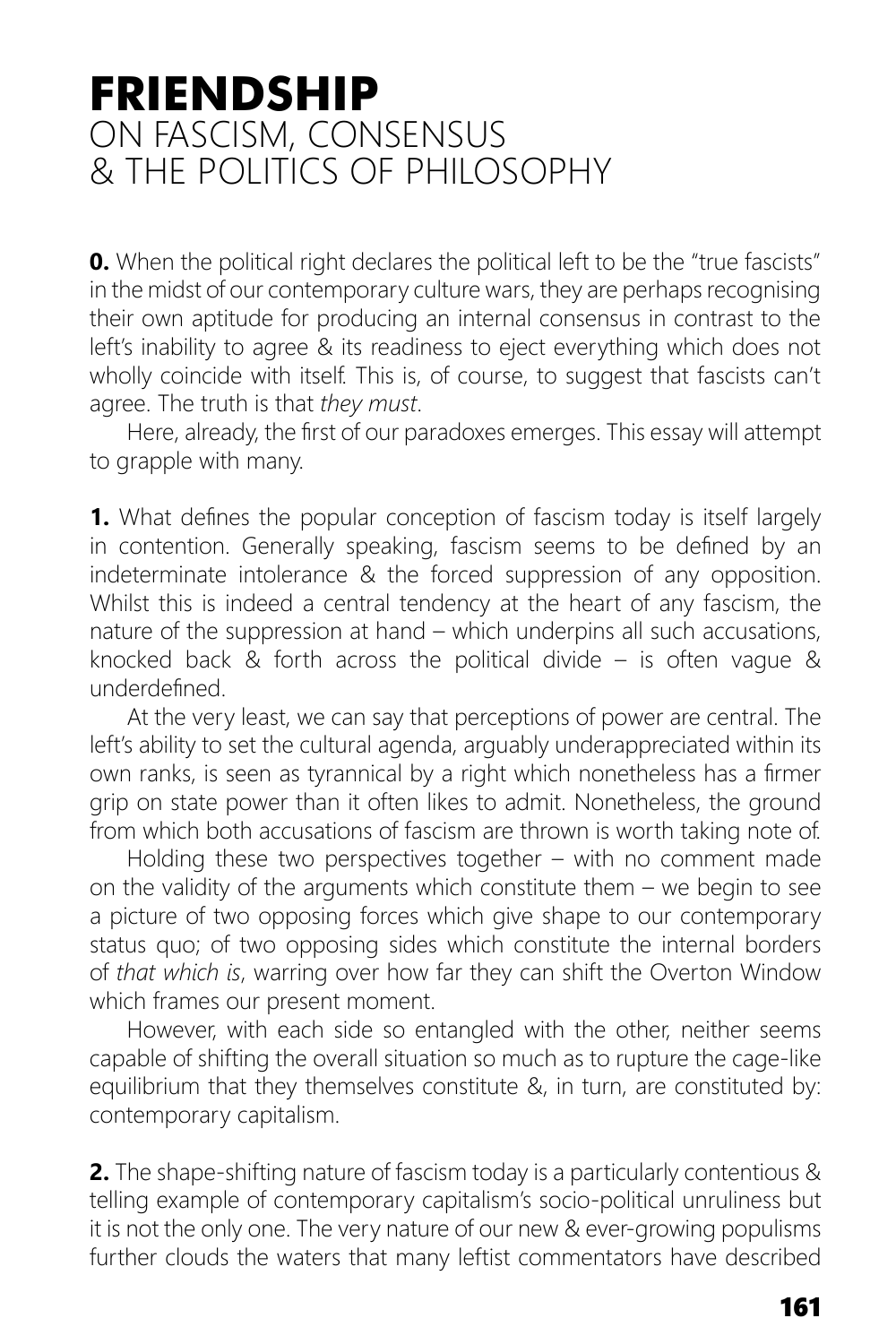as a "crisis of democracy"<sup>1</sup> – that is, a crisis of consensus. "Brexit" appears as perhaps the most painfully obvious example of such a concept in the West, its conceptual meaning & processual outcome so contentious that it has persistently & repeatedly humiliated the political process in the United Kingdom over the last three years. We can also extend our view outwards & see the same dissolution of meaning affecting everything from the political philosophies of "neoliberalism," "communism" or even "accelerationism."

As each term or concept is passed around from group to group, rising to the surface of public discourse by virtue of this promiscuity, we watch with horror as each word tumbles into meaninglessness, where one group's gospel is another's shameful misuse. This is a situation we are used to seeing, of course, in various different contexts, but to see it as a central trap from which contemporary politics cannot seem to wrest itself is depressing to many. Indeed, defining contemporaneity in itself as the temporally progressive shoreline of a universalised thinking, we find ourselves in a moment of traumatic untimeliness through which discourses & the concepts that fuel them become fatally entwined in a mutually destructive deathspiral, both seemingly incapable of affecting the other to the degree that we have long been told is necessary, each diluting the structural analyses of the other in the popular imagination. Consensus becomes both weapon & shield for all sides who proclaim possession of the majority's support whilst ultimately finding it impotent as various positions go to war with one another over minor differences of opinion. We watch helplessly as Overton Windows overlap, creating a disorientating & kaleidoscopic politics.

So, what is to be done? How do we deal with words – with *concepts* – when their innate lack of consensual meaning is abused with such regularity? How do we stand by the words & concepts we deploy in our conversations, resisting their cooption, whilst retaining their potential for the production of the new? How do we remain true to our broader identifications with the left or the right when both umbrellas are so full of holes?

It is perhaps necessary for us to begin with an uncomfortable caveat: what if we consider our discourses & the ideas that underpin them to be, at first, processually distinct from one another?

**3.** This is an argument we find presented to us in *What is Philosophy?* – the final collaborative work by Gilles Deleuze & Félix Guattari. The pair

<sup>1</sup> See, for example, these three broadly leftist opinion pieces, all from 2018: Ganesh Sitaraman, "The three crisis of liberal democracy," *The Guardian*, 17 March 2018: <https://www.theguardian. com/commentisfree/2018/mar/17/the-three-crises-of-liberal-democracy>; David Leonhardt, "The Growing Crisis of Democracy," *The New York Times*, 17 October 2018: <https://www.nytimes. com/2018/10/17/opinion/democracy-voter-registration.html>; Michael Walzer, "The Crisis of Democracy is a Crisis of the Left," *Public Seminar*, 13 November 2018: <http://www.publicseminar. org/2018/11/the-crisis-of-democracy-is-a-crisis-of-the-left/>.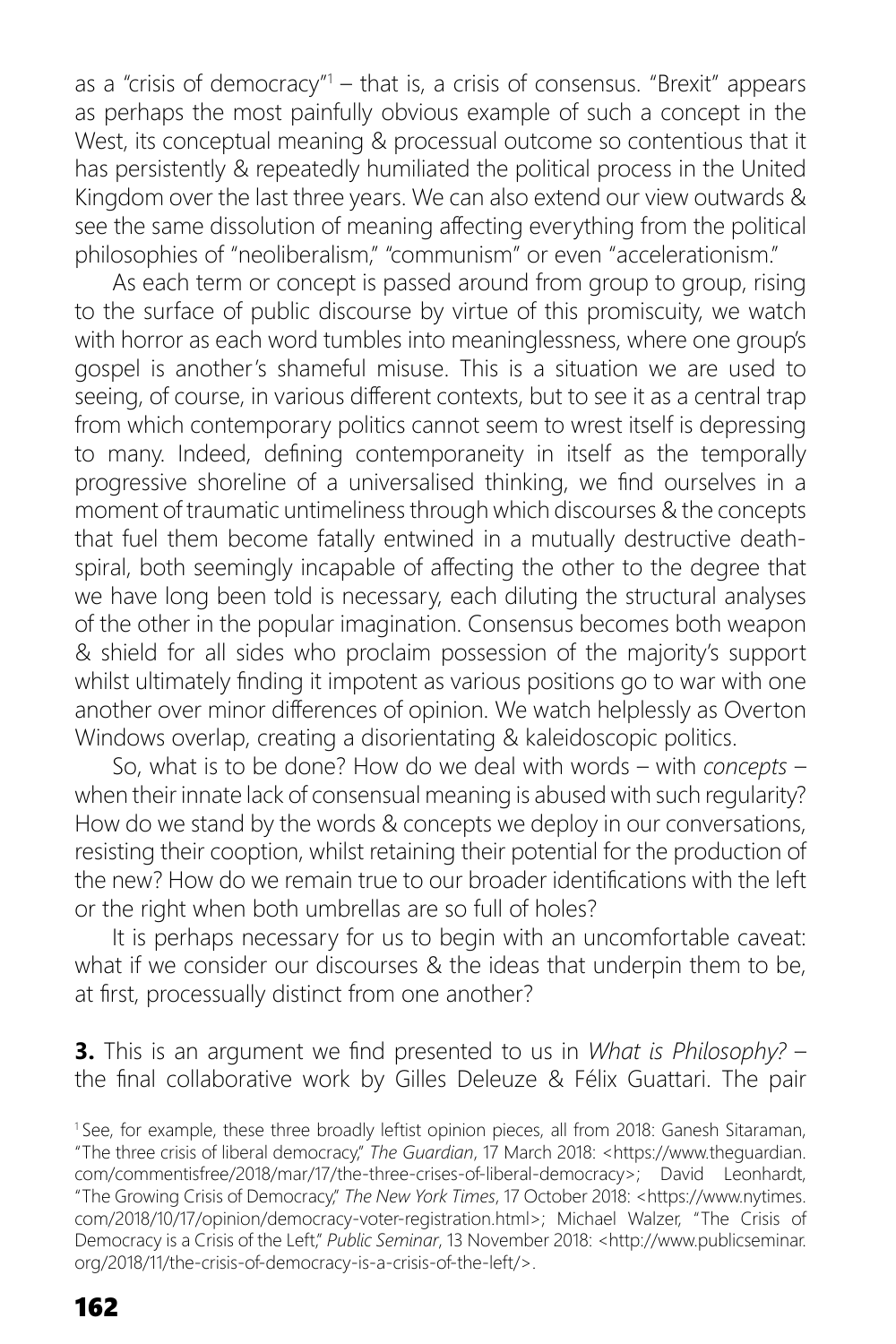begin by skewering the present dilemma through which we now live  $-$  &, in many ways, have always lived. Whilst the implications of this dilemma are implicit  $-$  & they are wise not to inflame an unproductive separation between fields of knowledge & understanding  $-$  it seems they are, at first, hoping to hold philosophy & politics apart from one another in order to identify the ground from which they both emerge.

In one particularly telling passage from the introduction to the book, Deleuze & Guattari write – damningly, it seems, & without mincing words  $-$  that philosophy cannot "find any final refuge in communication, which only works under the sway of opinions in order to create "consensus" & not concepts."2 Communication, in this sense, becomes the process of eliminating discursive difference whereas, for Deleuze especially, writing in his book *Diff erence & Repetition*, the aim of philosophy should always be to "eliminate all presuppositions" which are "contained in opinions."3

The implications of this for politics soon become clear. Deleuze & Guattari go on to declare:

The idea of a Western democratic conversation between friends has never produced a single concept. The idea [of the concept] comes, perhaps, from the Greeks, but they distrusted it so much, & subjected it to such harsh treatment, that the concept was more like the ironical soliloquy bird that surveyed the battlefield of destroyed rival opinions (the drunken quests at the banquet).<sup>4</sup>

The Greeks' distrust of the concept, in this sense, comes from the concept's aversion to concensus (with the latter taking shape in idealised Platonic forms). For Deleuze & Guattari, the task of the concept is, instead, to rupture consensus, in the form of the status quo, making the concept a vector through which we might produce the new – produce *difference* – which, in turn, reproduces & extends itself in being constantly challenged & held in contention.

Whilst it may make us uncomfortable to acknowledge it today, what Deleuze & Guattari are arguing is that democracy & philosophy, despite both being heavily associated with the Greeks, share no other original binding. They are instead grounded by an original difference – the difference between concept & process – &, for Deleuze in particular, the primacy of the concept must be maintained.<sup>5</sup> This is not to discard democracy but

2 Gilles Deleuze & Félix Guattari, *What Is Philosophy?* trans. Hugh Tomlinson & Graham Burchell (New York: Columbia University Press, 1994) 6.

<sup>3</sup> Gilles Deleuze, *Difference & Repetition*, trans. Paul Patton. (London: Bloomsbury Academic, 2014) 171.

4 Deleuze & Guattari, *What Is Philosophy?* 6.

<sup>5</sup> Deleuze would comment on the nature of this difference between concept & process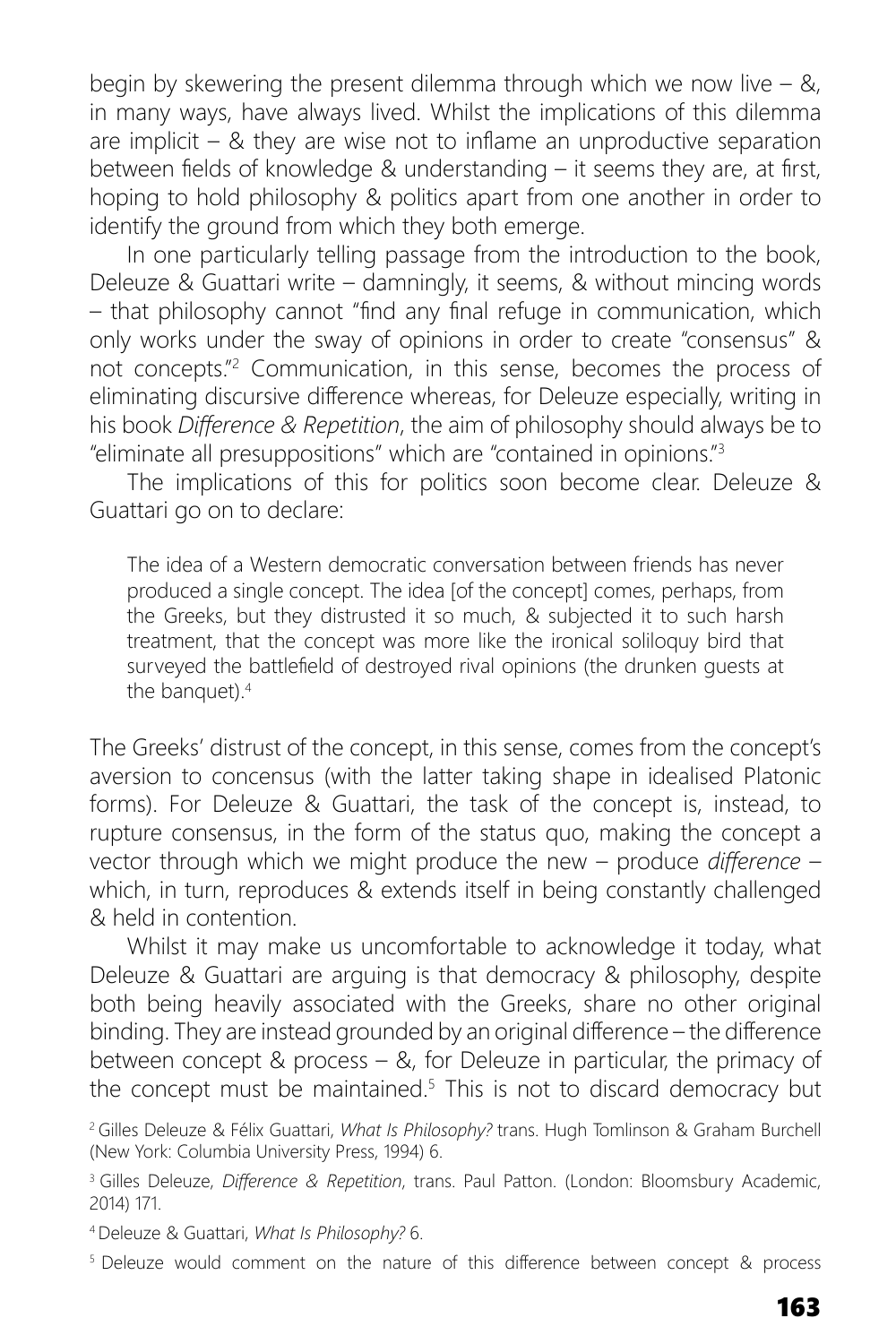rather includes the concept of democracy within itself. We must not allow the *concept of democracy* to be subsumed by the horrifically contaminated *process of liberal democracy* as it is presently enacted by the state.

**4.** This skepticism towards the democratic process can be found today on both the left & the right of political philosophy, & it remains a controversial position in each instance. On the one hand, we might look to Nick Land's emphatically anti-democratic text, *The Dark Enlightenment*, which considers the ways in which capitalism, allowed off its democratised leash, can help "a 21st-century post-demotist society [recover] from democracy, much as Eastern Europe sees itself as recovering from Communism."6 On the other hand, we can consider the communist writings of Jodi Dean, who has repeatedly argued that "democracy is so intimately tied up with… 'communicative capitalism' that every attempt from the left to reappropriate the term, to give it a more radical meaning & to distinguish it from the electoral regimes of representative democracy has to fail."<sup>7</sup>

As controversial as these arguments often are, they are by no means new to the realm of political philosophy. We might also look to the works of Friedrich Nietzsche – perhaps one of the most well-known modern philosophers to be critical of democracy. As with Dean & Land, the issue with an idealised form of democracy for Germany's great moral genealogist is that, in resting on its laurels, it becomes that which it is meant to help us resist. Nietzsche points to the Christian Church, in particular, as that sociopolitical entity which came to dominate & tyrannise the world precisely because of its democratisation.8 In his book *On the Genealogy of Morality*,

throughout many of his writings. For instance, ending his second book on Cinema, he writes that a "theory of cinema is not 'about' cinema, but about the concepts that cinema gives rise to & which are themselves related to other concepts corresponding to other practices, the practice of concepts in general having no privilege over others." It is through this same sense of a givingrise-to that Deleuze understands political philosophy. See Gilles Deleuze, *Cinema II*, trans. Hugh Tomlinson & Robert Galeta (London: Bloomsbury Academic, 2013) 287.

6 Nick Land, *The Dark Enlightenment*: <http://www.thedarkenlightenment.com/the-darkenlightenment-by-nick-land/>. Land writes: "Democracy & 'progressive democracy' are synonymous, & indistinguishable from the expansion of the state. […] Since winning elections is overwhelmingly a matter of vote buying, & society's informational organs (education & media) are no more resistant to bribery than the electorate, a thrifty politician is simply an incompetent politician, & the democratic variant of Darwinism quickly eliminates such misfits from the gene pool. This is a reality that the left applauds, the establishment right grumpily accepts,  $\tilde{X}$  the libertarian right has ineffectively railed against."

7 Thomas Biebricher & Robin Celikates, "Saying 'We' Again: A Conversation with Jodi Dean on Democracy, Occupy & Communism," *Critical Legal Thinking*, 6 November 2012: <http:// criticallegalthinking.com/2012/11/06/saying-we-again-a-conversation-with-jodi-dean-ondemocracy-occupy-&-communism/>.

8 See Giorgio Agamben, *The Highest Poverty: Monastic Rules & Form-of-Life* (Redwood City: Stanford University Press, 2013) for a more contemporary argument of this position, in which Agamben argues that the Church's attempts to control its independent monastic dioceses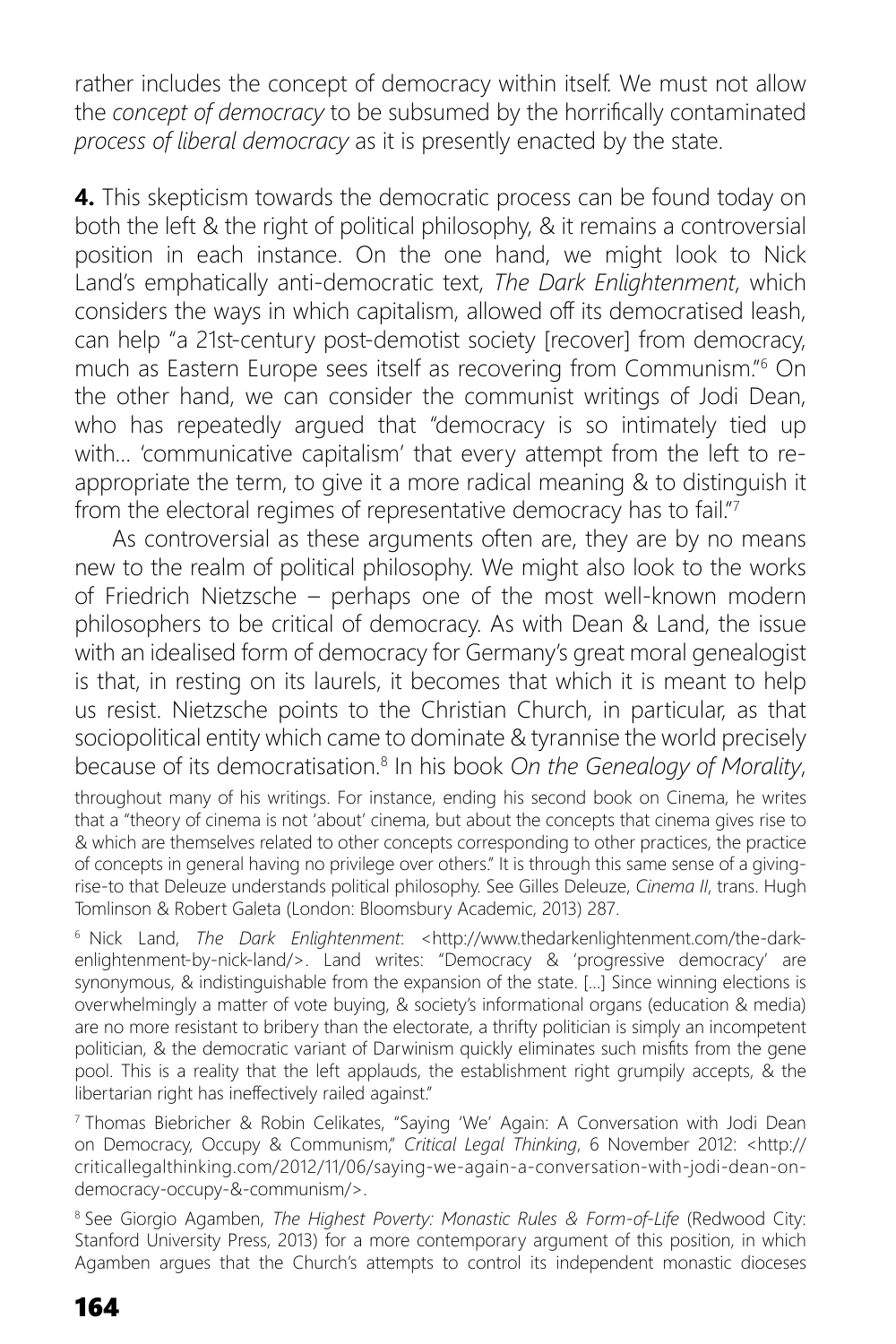Nietzsche notes how the establishment of Christianity as a world religion shows us that "the morality of the common people has triumphed" – the morality of "'the slaves', the 'plebians', 'the herd.'" However, echoing Marx, Nietzsche is unsettled by & cynical about this successful intoxication of the masses, which the Church today "rather slows down & blocks the passage of… instead of accelerating it."9

Why? Why temper this revolutionary sentiment? In his early notebooks, Nietzsche writes that Christianity "had to be democratised" – that is, stabilised – in order to succeed on its quest for world domination. This is not a positive process, however. Nietzsche characterises democratisation as a "slow struggle… whereby everything profound, esoteric, accessible to the talented individual [is] extirpated." He concludes that whilst it continues to produce an intoxicating "optimism," making its followers feel good about themselves, "purgatory & κατάστασις" are nonetheless Christianity's primary creations.10

The question becomes: how can we embrace this need for difference & the new without wholly dismissing the principles we associate with our democracies (even as they lie in tatters)? How can we challenge the counterproductive presuppositions of our present moment without opening the door to that which is "new" only by virtue of the unprecedented nature of its own conservatism? And again, is this not the question that haunts every corner of our politics in our present moment? Nietzsche, Deleuze & others have a concept ready & waiting for just such a question but it is a concept which requires considerable exploration. It is a concept which, in this context, has remained somewhat maligned, perhaps due to it appearing to be cloyingly sentimental. It is the concept of the friend.<sup>11</sup>

**5.** The friend, for Nietzsche, is a peculiar figure. In *Thus Spoke Zarathustra*, he writes of the friend as that "third [who] prevents the conversation of

likewise brought to heel Christianity's originally revolutionary sentiments.

9 Friedrich Nietzsche, *On the Genealogy of Morality*, ed. Keith Ansell-Pearson, trans. Carol Diethe (Cambridge: Cambridge University Press; Revised Student Edition, 2007) 19.

10 Friedrich Nietzsche. *Writings from the Early Notebooks*, eds. Raymond Geuss & Alexander Nehamas, trans. Ladislaus Löb (Cambridge: Cambridge University Press, 2009) 14. The exact meaning of κατάστασις, in this context, is unclear but the translators suggest in an accompanying footnote that it connotes a sense of orderliness or of everything being in its right place. This non-Greek speaker's own attempts at translating the word find it invoking the words "state" or "situation" & so I am interpreting the word as referring to a kind of "stasis." However, the translator's confusion seems to come from the word's proximity to "purgatory" (alternatively translated as "limbo") which seems to already contain this association. It is perhaps the safest option to defer to the original translator's own uncertainty.

<sup>11</sup> The friend is a concept that is perhaps doubly ruined in the popular imagination for anyone whose cultural consciousness remains haunted by a certain late-naughties British sitcom. See: <https://www.youtube.com/watch?v=n-5fdrBXinI>.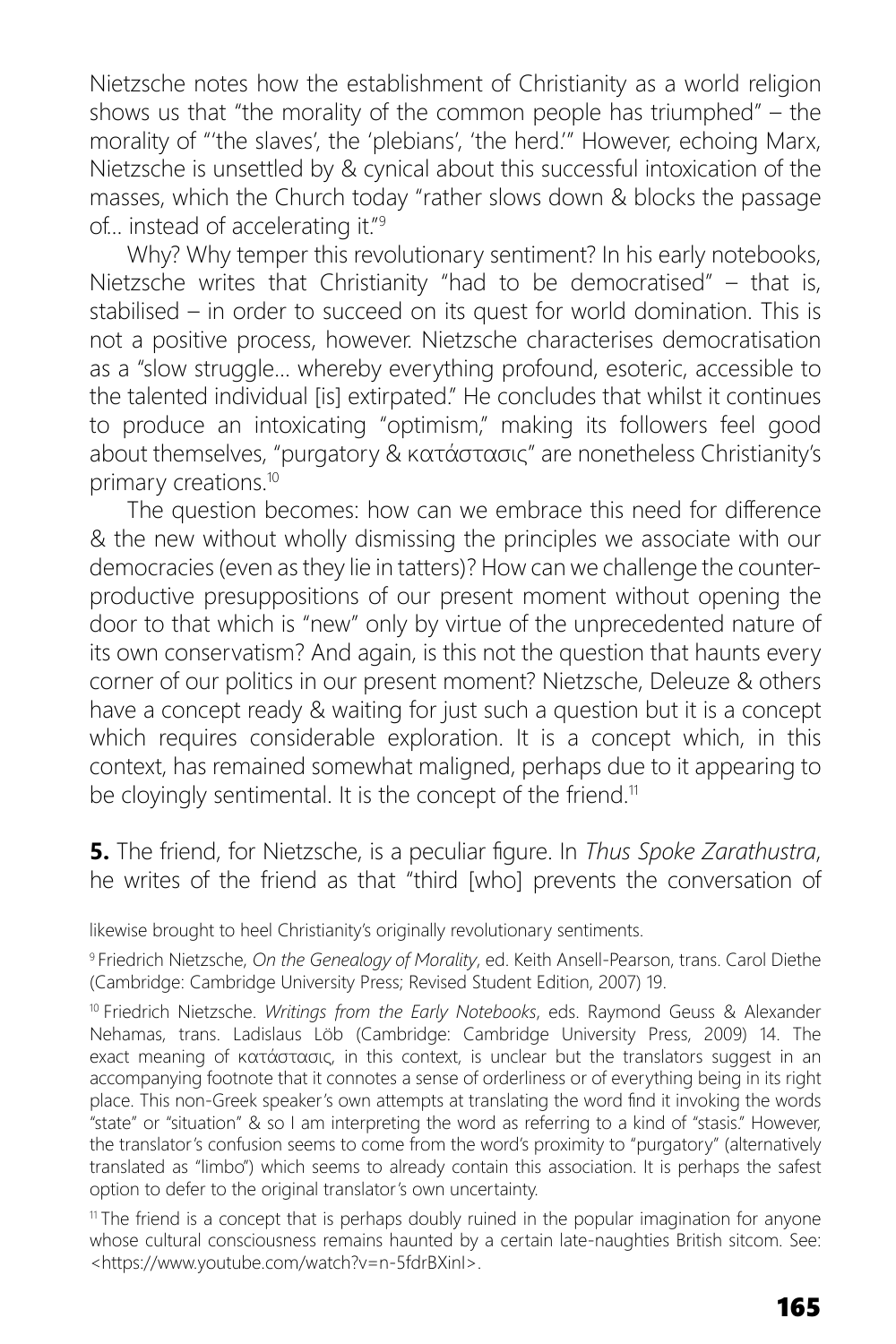the two from sinking into the depths." He continues, however, in almost Machiavellian terms: "If one wants a friend, then one must also want to wage war for him: & in order to wage war, one must *be able* to be an enemy"; "In one's friend one should have one's best enemy."<sup>12</sup>

The concept of the friend is often characterised as little more than a recurring quirk in an already strange book, in stark contrast to Nietzsche's more famous concepts that are also introduced within it. And yet the friend takes on a particular resonance in later being associated with the concept of the overman. Nietzsche writes (or rather Zarathustra decrees) that the friend shall be "your festival of the earth & an anticipation of the overman"; "in your friend you shall love the overman as your cause."13

The overman, being that goal which humanity sets itself in its own image, its own overcoming, is often taken to be a philosophical call for the utopian transcendence of our present selves into a new nature, but here the overman finds its grounding in the immanence of the friend who is at once already the other & "I." As Deleuze would later write, Nietzsche's concept of the friend "must be interpreted in a strange way: the friend, says Zarathustra, is always a third person in between "I" & "me" who pushes me to overcome myself & to be overcome in order to live."14

Returning to *What Is Philosophy?*, Deleuze & Guattari echo this articulation when they poignantly argue that the philosopher, in hoping to produce difference through concepts, must be a *friend* to the concepts that they both pick up & produce; philosophers must be "friends of wisdom."15 This is not to say the philosopher should strive to possess wisdom as an object, but rather argues that they might overcome it & *be overcome by* it. They continue to argue, further echoing this point, that the philosopher is nothing but the "potentiality of the concept."<sup>16</sup> The friend, then, is an eerie flaure – an absent presence.<sup>17</sup> In being between "I" & "me," the friend does not describe a "person" *as such* but rather a "conceptual personae," a hypothetical being of pure Thought who arrives from the future; a latent intensity within an "image of thought that will be occupied by [other] concepts."18

- 15 Deleuze & Guattari, *What Is Philosophy?* 3.
- 16 Deleuze & Guattari, *What Is Philosophy?* 5.

18 Deleuze & Guattari, *What Is Philosophy?* 61.

<sup>12</sup> Friedrich Nietzsche, *Thus Spoke Zarathustra*, eds. Adrian Del Caro & Robert Pippin, trans. Adrian Del Caro (Cambridge: Cambridge University Press, 2012) 40.

<sup>13</sup> Nietzsche, *Thus Spoke Zarathustra*, 45.

<sup>14</sup> Gilles Deleuze, *Nietzsche & Philosophy*, trans. Hugh Tomlinson (London: Continuum, 1986) 5-6.

<sup>&</sup>lt;sup>17</sup> A definition I am borrowing from Mark Fisher's *The Weird & the Eerie* (London: Repeater, 2016)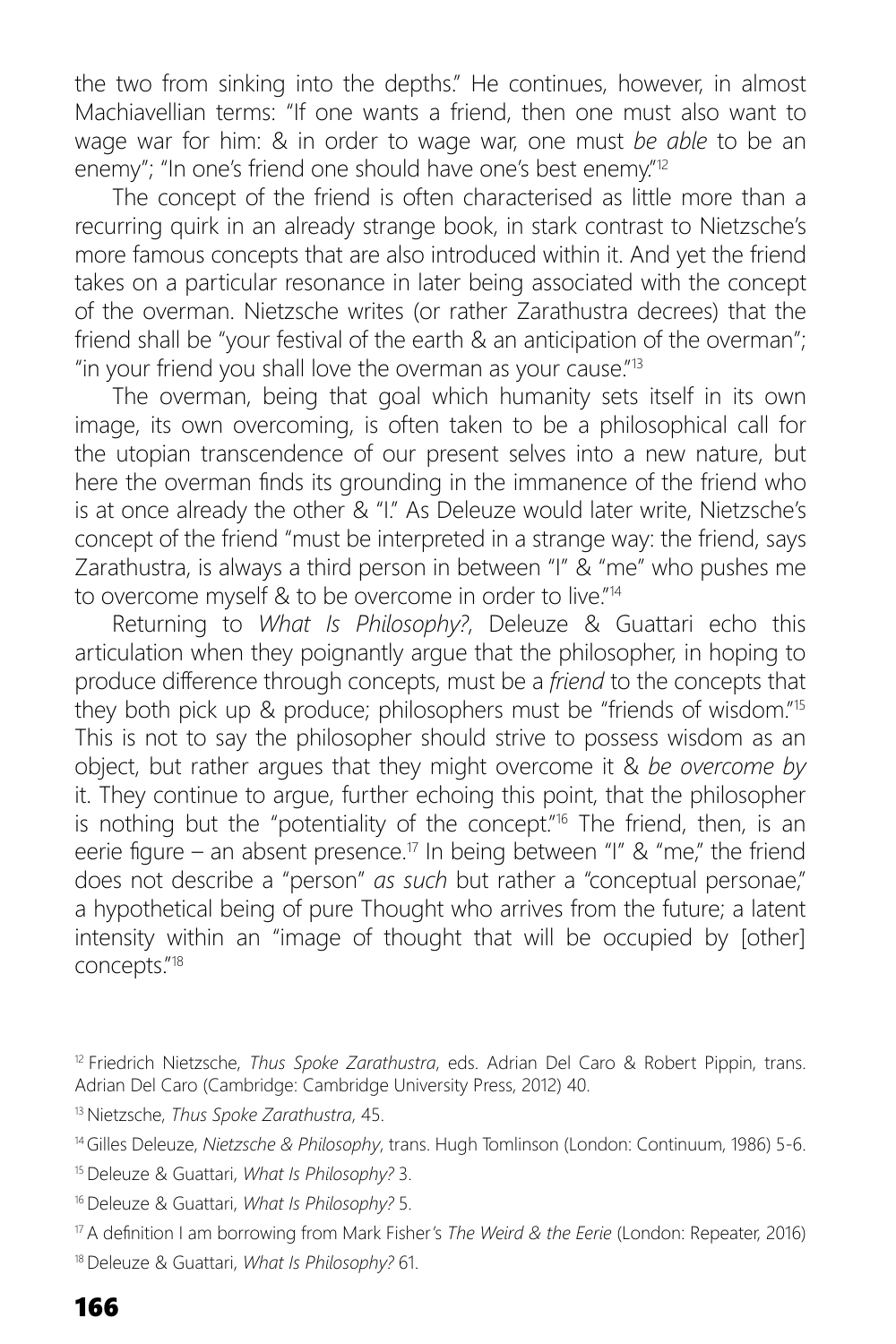**6.** The missing links between Nietzsche & Deleuze & Guattari's conceptions of friendship are Georges Bataille & Maurice Blanchot – & it is the latter in particular who Deleuze & Guattari acknowledge as the primary source of their conceptual understanding of the friend in this sense. In writing on this Nietzschean figure, Blanchot preempts the apparent paradoxes of Deleuze & Guattari's own formulation. Blanchot asks, if no concept has ever been produced by a democratic conversation between friends, then: "*How could one agree to speak to this friend?*"19 Having ruptured the common senses by which we understand "agreement," "communication" & "friendship," what is left? Are we left alone to crash upon the shores of our own subjectivity? We certainly find ourselves encountering a kind of nihilism but this should not forestall action. Blanchot continues:

We must give up trying to know those to whom we are linked by something essential; by this I mean we must greet them in the relation with the unknown in which they greet us as well, in our estrangement. Friendship, this relation without dependence, without episode, yet into which all of the simplicity of life enters…This is thought's profound grief. It must accompany friendship into oblivion.<sup>20</sup>

Here, philosophies of difference, applied to our politics, find their unground in a solidarity without similarity. To communicate with this friend, as Nietzsche has already demonstrated in his talk of war & enemies, is not to seek the "democratic conversation" that Deleuze & Guattari have previously derided, but it need not be predicated by hostility. It is instead to engage without presupposition; to communicate through risk; through chance, with chance itself being "a friend who visits his friend, a friend who will be asked back, a friend of destiny whose destiny itself assures the eternal return as such<sup>"21</sup>

The implication here is perhaps less complex than we might at first anticipate. Under what circumstances do we communicate with the actual (non-conceptual) "friends" who orbit our lives? Certainly not through "Universals," as Deleuze & Guattari term that which we might think of here as "small talk," in its being governed by common sense & sensibilities. This is not communication but an exchange of predictable platitudes. To be a friend to someone we must get to know them & then, perhaps, take them somewhere new – a movement reciprocated between beings again & again like a dicethrow. It is a communication that Maurice Blanchot himself would call an "infinite conversation" – a mode of being constituted by "an

19 Maurice Blanchot, "Friendship" in *Friendship*, trans. Elizabeth Rottenberg (Stanford: Stanford University Press, 1997) 289

20 Blanchot, "Friendship" in *Friendship*, 291-292.

21 Deleuze, *Nietzsche & Philosophy*, 26.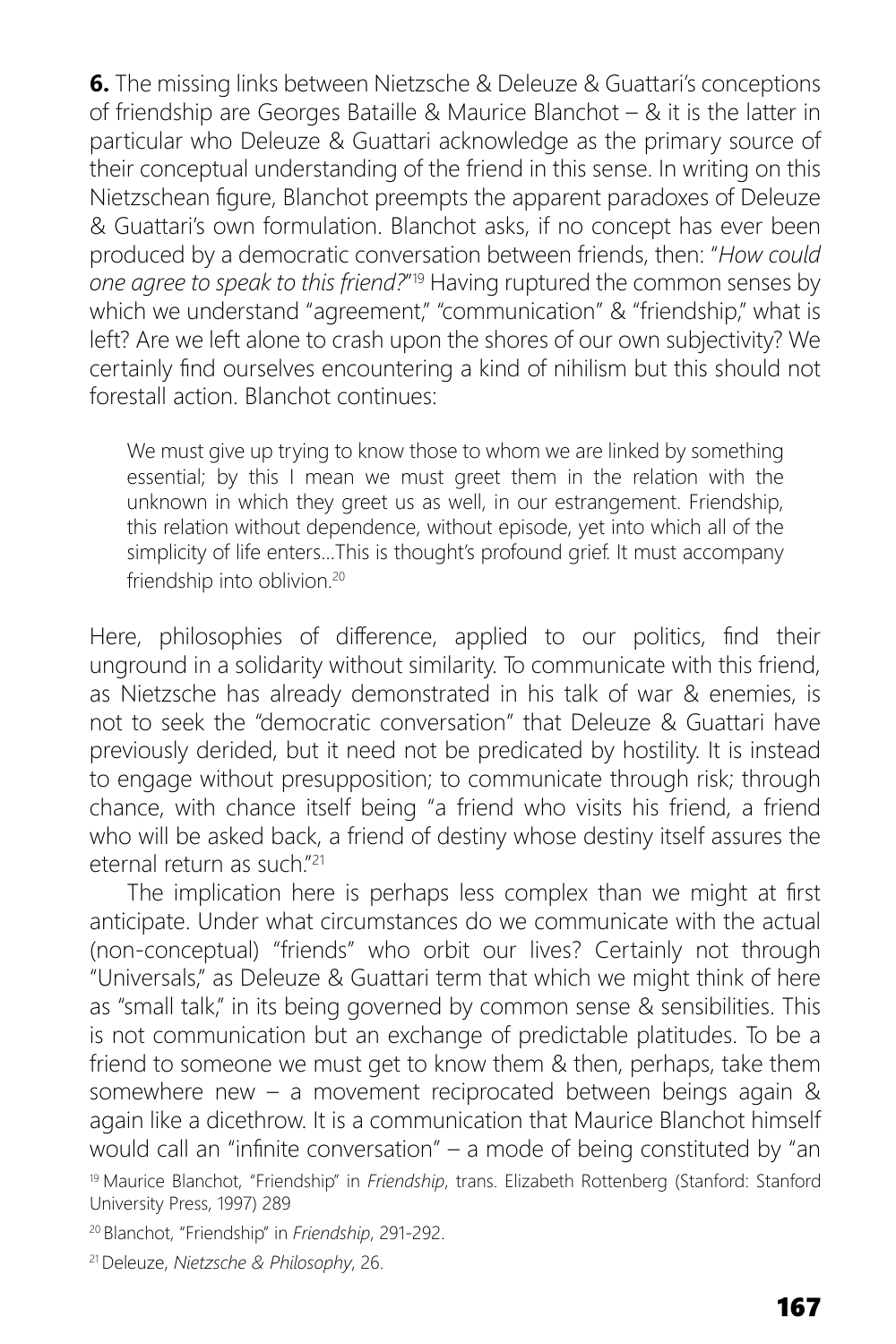uninterrupted line that inscribes itself while interrupting itself."<sup>22</sup>

For Georges Bataille – one of Blanchot's closest philosophical friends – the nature of this communication is articulated much more clearly. It is that act of relation which constitutes the battle-ready Nietzschean friend in that it "cannot take place without wounding or defiling"; "cannot take place between one full & intact being & another: it wants beings who *question* being in themselves."23 This communication "only takes place *between two beings at risk* – lacerated, suspended, both leaning over nothingness."24 The risk of communication – that is, the existential risk (whether virtual or actual) that communication casts upon those beings engaged within it – is nonetheless a necessary risk & one to be championed. The alternative – a life of silence wherein the ego folds back on itself – is surely the greater evil. For Bataille, only this risk has "the virtue of exploring very far in advance of the possible, without prejudicing the result, granting the *future* alone, to its free expiration, the power that one normally grants to taking sides, which is only a form of the *past*."25

In this sense, communication for Bataille is likewise antithetical to consensus, & this is emphasised by the wider context of his writings on (& *through*) Nietzsche, who he emphatically declares to be his friend, demonstrating said friendship through his communication with the concepts of the dead philosopher, whose central enlightening & rupturing gesture – of central importance to Bataille, as an historian & librarian of antiquity searching for necessarily unsafe passage to the future through his present in Nazi-occupied France – is Nietzsche's horror at "the idea of subordinating his thought to a cause."<sup>26</sup>

**7.** With an all too obvious & tragic irony, it is this horror that Nietzsche's thought was mired in for so many years, posthumously "democratised" – like Christ himself; or the Anti-Christ he always professed himself to be – under the quasi-religious retooling of his "Will to Power," its intoxicating poison constrained in order to subordinate it to a goal – a fascist goal – by way of his sister's enamourment of the Nazi regime.

Following Nietzsche's mental breakdown in 1889, from which he would not recover, his sister, Elisabeth Förster-Nietzsche, was left to preside over his estate, trawling his notebooks in order to publish & profit from posthumous materials, in particular the best-selling volume of aphorisms,

<sup>&</sup>lt;sup>22</sup> Maurice Blanchot, *The Infinite Conversation*, trans. Susan Hanson (Minneapolis: University of Minnesota Press, 1993) xviii.

<sup>23</sup> Georges Bataille, *On Nietzsche*, trans. Stuart Kendall (Albany: SUNY, 2015), 33.

<sup>24</sup> Bataille, *On Nietzsche*, 34.

<sup>25</sup> Bataille, *On Nietzsche*, 8

<sup>26</sup> Bataille, *On Nietzsche*, 6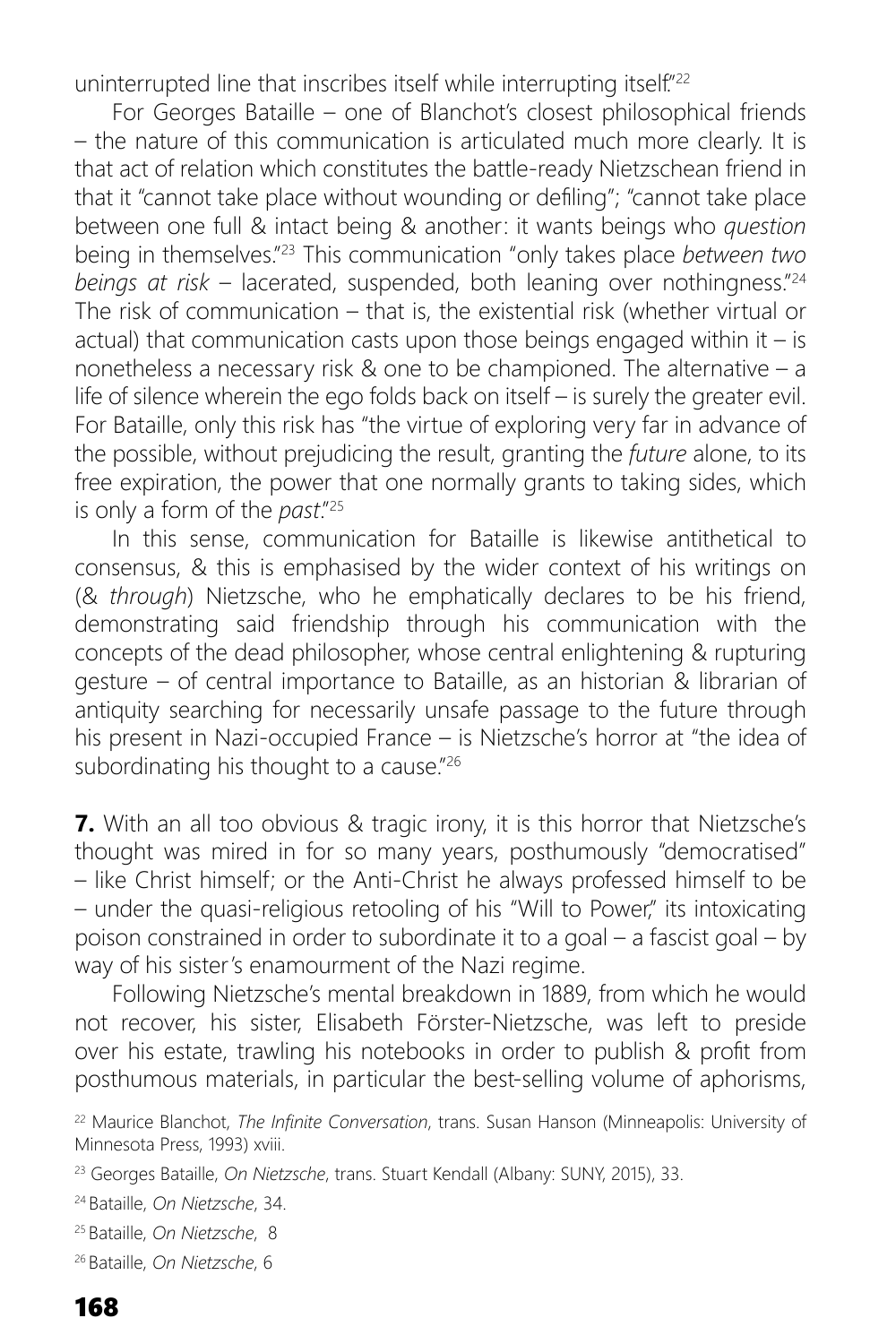*The Will To Power* (1901), which she edited under the long shadow of Hitler's rise to power, producing a version of Nietzsche's philosophy that aligned with her own (& the Führer's) burgeoning ideology of National Socialism.

We may note here that, in stark contrast to Förster-Nietzsche, Bataille is a friend to Nietzsche by virtue of the fact he picks up his thought & takes it somewhere new that is nonetheless loyal to Nietzsche's philosophy in itself. It is a friendship predicated on an understanding which nonetheless eschews any attempt at producing a consensus. Bataille, then, is a wanderer with Nietzsche as his shadow. Nietzsche, in this sense, is a man that Bataille knows he can never truly know, unable to subsume him inside of himself. Instead, he allows Nietzsche to guide him in his own self-overcoming, in turn leaving "Mr. Nietzsche" behind, just as Nietzsche himself did.<sup>27</sup>

It is here that we can return to our discussion of contemporary fascism, the problematics of which find their encapsulation in debates around the productivity of communicating with one's enemies but the writing of the philosophers considered here brings another – all too often ignored – question to the fore: how good are we really at communicating with our friends? We must ask this of ourselves more frequently: what is it *to be* a friend – a question in which the question of how to be an enemy is already folded? What is it to ground a politics on this figure of an elusive interval between our contemporary discourses?

**8.** Maurice Blanchot, as Deleuze & Guattari argue in *What Is Philosophy?*, is an exemplary friend to the concept but he is nonetheless an enemy to many others. His conceptual productions & adoptions were not stumbled upon through adherence to popular opinion. Quite to the contrary, having begun his intellectual career contributing to the far-right discourses of 1930s France, it was only later that Blanchot would find himself moving explicitly to the left & refuting the ideas he once held dear. It is arguably his formulation of these concepts of friendship & communication that necessitates & even formulates this trajectory which constantly inscribes & interrupts itself. Because of this, it is likely that Blanchot would remain an uncomfortable figure on today's left-wing were he still alive today, but, in being a friend to him nonetheless, we may find his thought rupturing our presently consolidated political identities in newly productive ways.

<sup>&</sup>lt;sup>27</sup> Bataille begins his book with a quotation from the preface to the second edition of Nietzsche's *The Gay Science:* "But let us leave Mr. Nietzsche…" Presumably writing this preface after a recovery from one of his many illnesses – he was a very sickly man – Nietzsche's base materialism ungrounds his own sense of self. Nietzsche wonders to what extent his own illnesses have inspired his philosophy & so, in hoping to understand that which carries him through life, he must leave his self behind, nothing more than a screen onto which presently unknown forces are projected. See: Friedrich Nietzsche, "Preface to the second edition" in *The Gay Science*, ed. Bernard Williams (Cambridge: Cambridge University Press, 2001) 4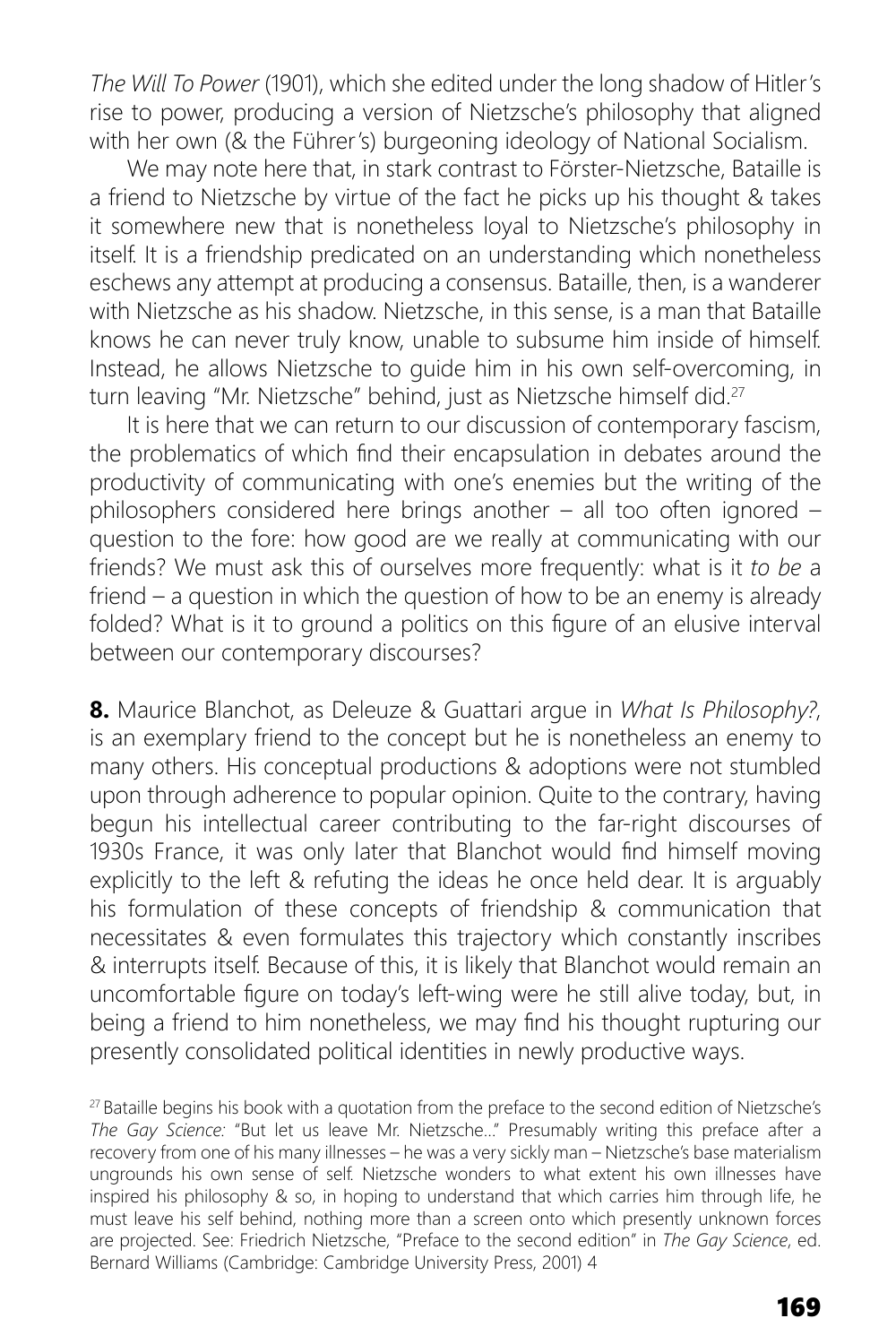In order to better understand this shift to the left, perhaps it would be useful for us to note here that the concept of the friend can likewise be translated as the "comrade" – although the political baggage that this word carries dissuades us philosophically from doing so. Indeed, whilst the discourses of communism have wholly engulfed this term, they can ultimately take no ownership of it. Comradeship, like friendship, is a relation which gives itself as a goal. The communist call to "seize the means of production" is also worthy of acknowledgement here, understood as a challenge to the very nature of ownership & private property upheld by the state. It instead calls for the bringing of such mechanisms *into the commons*. It is in this sense that the communist, like the philosopher, must be a friend to the concept in overcoming & being overcome by the productive mechanisms of thought *&* labour. Echoing the terms by which we have defined the friend, the comrade becomes that founding goal on which communism itself as a movement has been built. However, it is also the concept which communism, in its state forms, first forgets because, like the friend, it is not a Universal – which is all that the state seeks to produce in order to give form to itself & the loyalty of its peoples.

Blanchot writes on the concept of communism explicitly in these terms – terms that are speculative & open-ended. Renouncing the foundations by which we presently understand ourselves, nihilism reemerges here – an encounter with which is, for Blanchot, "irrefutable, but an irrefutable nihilism does not suspend the play of needs for men as a whole."28 If we hope to overcome capitalism as the processual attempt to account for & eradicate our never-ending quest to satisfy our needs – a process which capitalism, in its own self-interest, always wants to extend & perpetuate without resolution – then the capitalist foresees a people "deprived of truth, of values, of ends," but such a people will nonetheless "continue to live &, in living, continue to search & to satisfy their needs, thus continuing to keep alive the search's movement of relation to this necessary satisfaction."29

Here we find ourselves captured by capitalism's central paradox  $-$  the central engine of capitalist realism. As we search for satisfaction under capitalism we inevitably continue to search for communism, which Blanchot defines, via the French writer & political activist Dionys Mascolo, as "the process of the materialist search for communication."30 Blanchot, in being both a friend to the concept &, in particular, being a friend to the concept of communism, finds himself in alignment with Marx explicitly, whose "statement – 'the reign of freedom begins with the end of the reign of needs & external ends' – does not promise anything to his contemporaries

28 Blanchot, "On One Approach to Communism," in *Friendship*, 93

<sup>29</sup> Blanchot, "On One Approach to Communism," 93.

<sup>30</sup> Blanchot, "On One Approach to Communism," 93.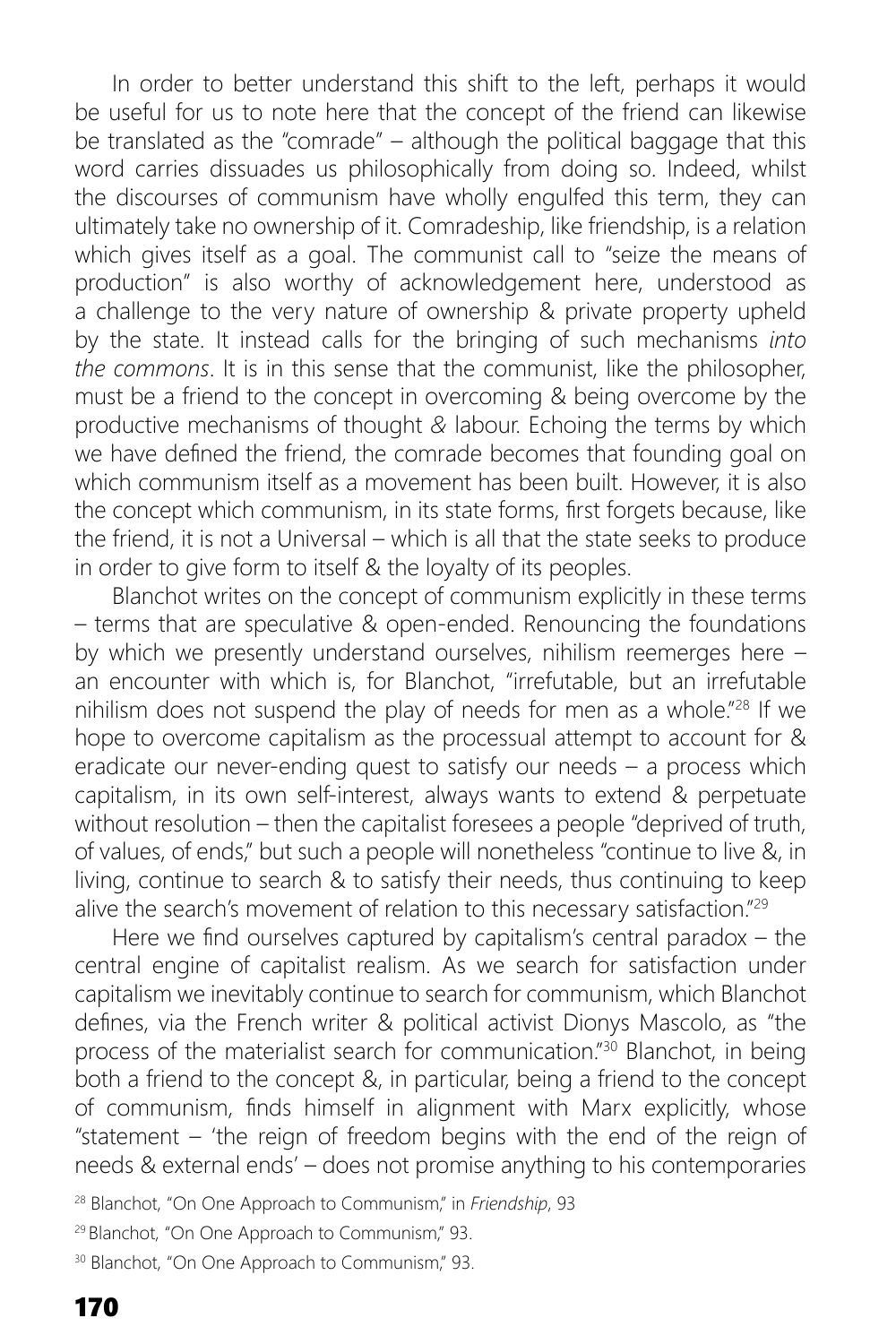but the search for the right direction & the determination of a possible future."<sup>31</sup> The indeterminacy of this position is not symptomatic of a cowardly indecision but rather necessitates our ethical encounter with Bataillean risk & Nietzschean morality. As Bataille would write of his friend Mr. Nietzsche, his "doctrines are strange… in that one cannot follow them."32 However, all is not lost in nihilism. If Nietzsche (&/or his conceptual personae, Zarathustra) is the prophet of anything it is "new paths."<sup>33</sup> Perhaps this is how Marx himself must be rethought.

Who today is a *friend* to Marx? All I see are scholars…

**9.** Here we might turn, in conclusion, towards accelerationism - a topic of particular interest to this writer & a philosophy inseparable from the trajectory we have been exploring.

Birthed from the carnal canal of Nick Land's libidinal materialism, accelerationism is a radical articulation of the temporalised inevitability of change as enacted by capitalism itself as a closed system which struggles to hide its own attempts to colonise its outsides. As a friend to Marx, Nietzsche & Deleuze, the accelerationist carries forward the observation that capitalism's "libidinal energetics [are] not a transformation of intentional theories of desire, of desires understood as lack, as transcendence, as dialectic."34 These energetics, at once ours & not-ours, are "chaotic & preontological." Our attempts to subject these flows & energies to democratic control is to fundamentally misunderstand their nature. We do nothing but humiliate ourselves in front of our own observations.

Such humiliations have stalked the philosophies of accelerationism persistently over the years, having repeatedly fallen victim to the very tendencies they were formulated to critique. Struggling to stay afloat under the pressures & processes of democratisation which rain down upon it from both left & right, accelerationism finds itself as readily associated with "alt-right" fascism as it is with fully automated luxury communism both of which already constituted by their struggle with that which we are becoming in a world defined by the stasis of *being*.<sup>35</sup>

<sup>31</sup> Blanchot, "On One Approach to Communism," 95

32 Bataille, *On Nietzsche*, 94

33 Bataille, *On Nietzsche*, 95

34 Nick Land, *The Thirst for Annihilation: Georges Bataille & Virulent Nihilism* (London: Routledge, 1992), 42

35 Land, *The Thirst for Annihilation*, 43–44: "…libidinal materialism accepts only chaos & composition. 'Being' as an effect of the composition of chaos, of the 'approximation of a world *of becoming to a world of being*.' With the libidinal reformulation of being as composition 'one acquires degrees of being, one loses that which *has* being.' The effect of 'being' is derivative from process, 'because we have to be stable in our beliefs if we are to prosper, we have made the 'real' world a world not of change & becoming, but one of being.'"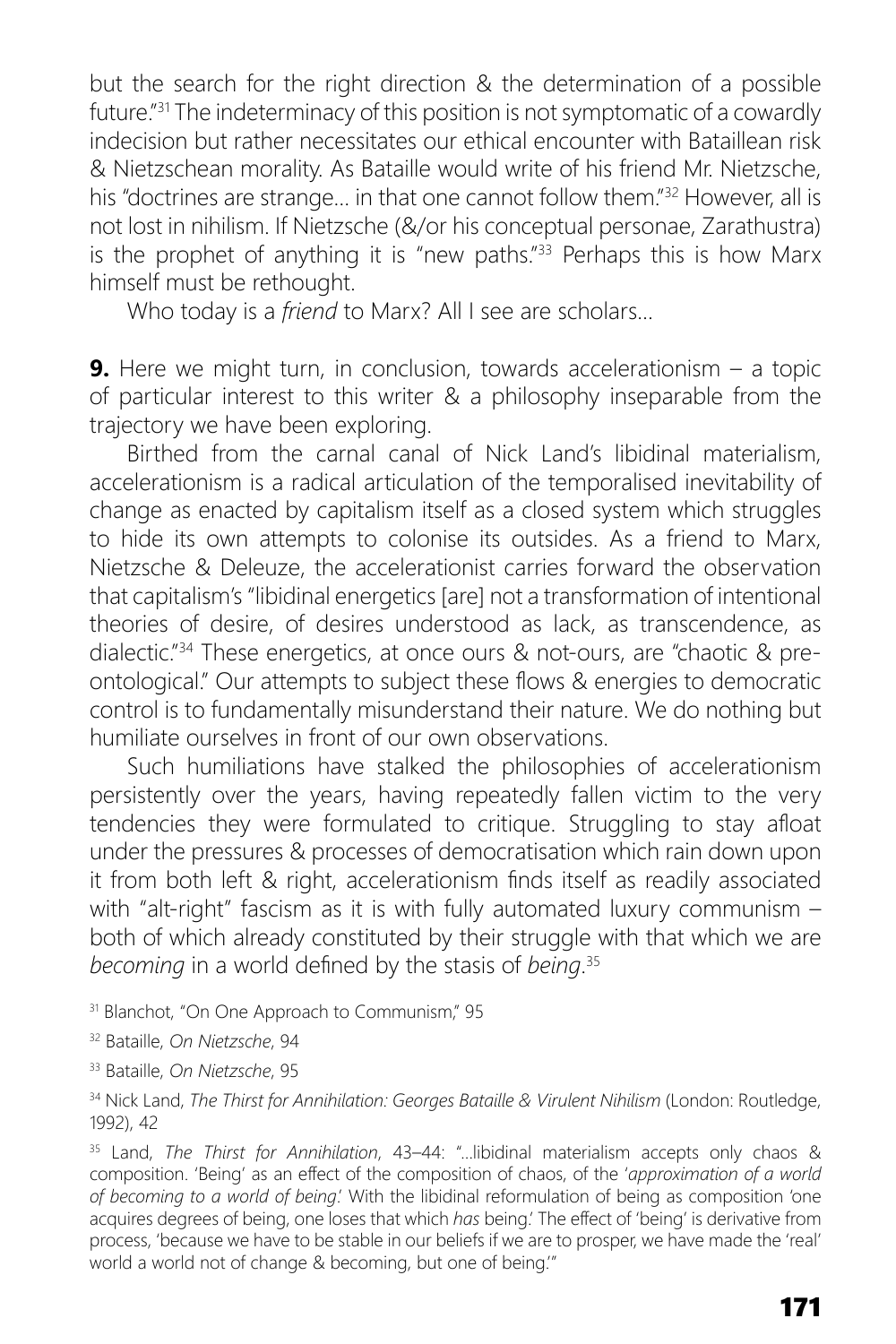Two years ago, it seemed that accelerationism's generic affirmation of post-capitalist becoming seemed to be on the cusp of entering the mainstream. Today, however, in 2019, with accelerationism becoming associated with the violent eco-fascism of Christchurch terrorist Brenton Tarrent, many arque it has suffered a fatal & irredeemable appropriation.<sup>36</sup>

On the contrary, it is this writer's belief that the friendships we agree to with the concepts we produce & take up, like communism & socialism (each with their own violent cooptions), must not be lost to the tyranny of individuals who seek to violently enforce their consensus upon us. In so easily giving up the concepts that speak (broadly) to that which we might become – because they do not coincide with that which we think we are – we only succeed in losing sight of ourselves & where we are headed in foreclosing the productivity of risk. In light of this, Blanchot would write that it is "undoubtedly the task of our age to move toward an affirmation that is entirely *other"* – a task which, he notes, is "difficult" & "essentially risky" – & it "is to this task that communism recalls us with a rigor that it itself often shirks."37

Communism's success or failure rests on the essentiality of this risk & so it is perhaps no coincidence that the communicative grounding of contemporary capitalism seeks to capture all mechanisms of communication in our day-to-day lives, monetising the reduction of communicative risk which is, in fact, exacerbated & made entirely unproductive by a capitalism which always tries to reduce the common subjectivity of our era to an impotent Universal.

In 2005, Jodi Dean would write of the ways in which this universalising tendency of communicative capitalism undermines democracy through its production of the "fantasy of activity or participation [which is] materialised through technological fetishism" & the "fantasy of wholeness [which] relies on & produces a global both imaginary & Real."38 This construction of false consensus has prevented, Dean continues, "the emergence of a clear division between friend & enemy, resulting instead in the more dangerous & profound figuring of the other as a threat to be destroyed." $39$  In this sense, capitalism itself, in attempting to capture these innately human mechanisms of communication, attempts to position itself as the friend. For its own gain, it individualises & alienates the capitalist subject from itself as both "me" & "I," producing social media "bubbles" of consensus which, as we all have

39 Dean, "Communicative Capitalism," 51-52

<sup>36</sup> See: "Anomalous Worlds: Accelerationism & Patchwork," *Xenogothic*, 26 March 2019: <https:// xenogothic.com/2019/03/26/anomalous-worlds-on-accelerationism-patchwork-pws4/>

<sup>&</sup>lt;sup>37</sup> Blanchot, "On One Approach to Communism," 97

<sup>38</sup> See Jodi Dean, "Communicative Capitalism: Circulation & the Foreclosure of Politics," *Cultural*  Politics 1.1 (2005): 51 <https://commonconf.files.wordpress.com/2010/09/proofs-of-tech-fetish.pdf>